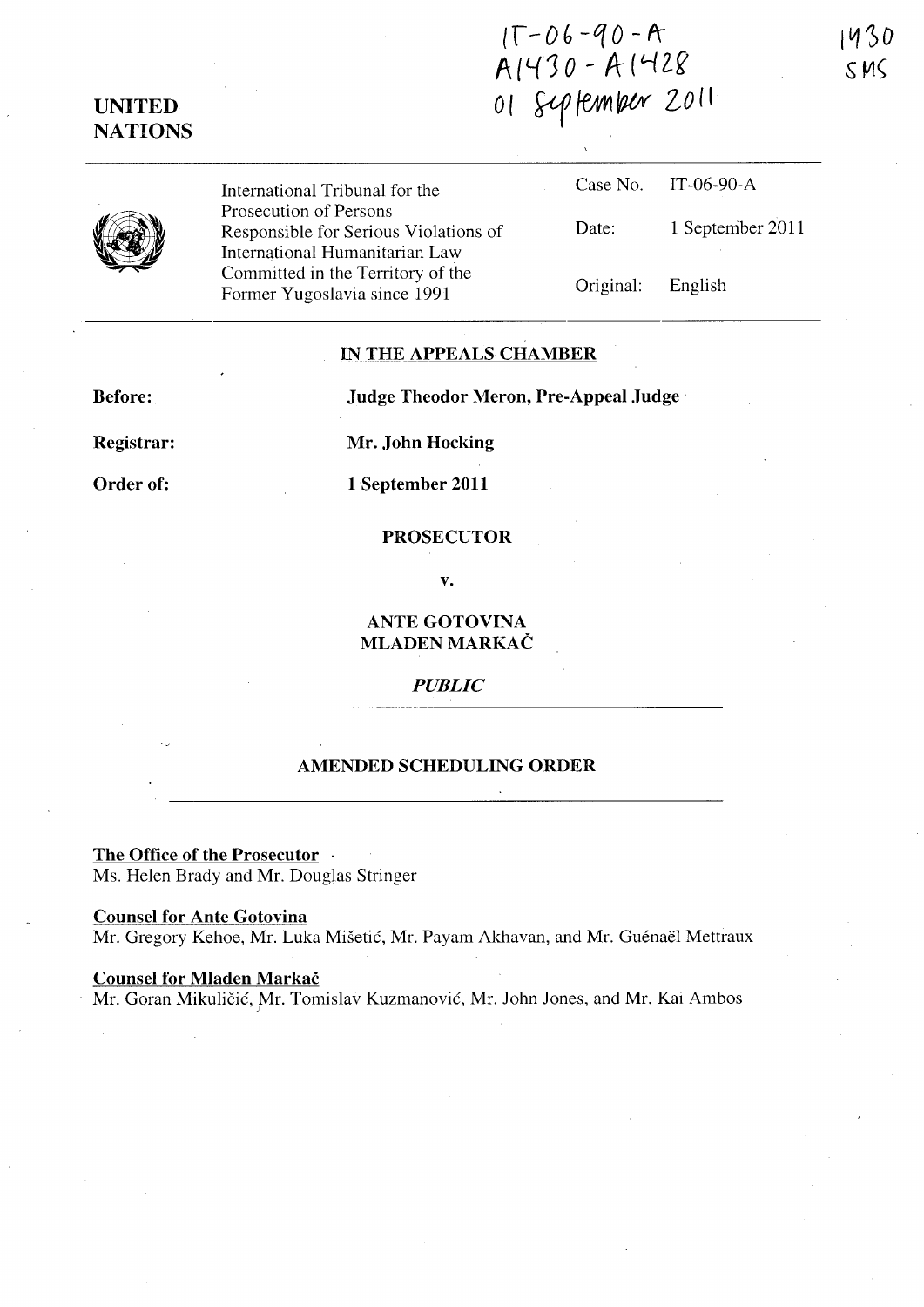**I, THEODOR MERON,** Judge of the Appeals Chamber of the International Tribunal for the Prosecution of Persons Responsible for Serious Violations of International Humanitarian Law Committed in the Territory of the Former Yugoslavia since 1991 ("Tribunal"), and Pre-Appeal Judge in this case.<sup>1</sup>

**BEING SEISED OF** the "Motion to Defer Status Conference" filed by the Office of the Prosecutor C'Prosecution") on 18 August 2011 ("Motion");

**NOTING** that the Prosecution requests that the status conference, currently scheduled for 12 September 2011,<sup>2</sup> be postponed until on or after 28 September 2011;<sup>3</sup>

**CONSIDERING** that, pursuant to Rule 65 *his* (B) of the Rules of Procedure and Evidence of the Tribunal ("Rules"), a status conference in a given case shall be convened within 120 days of the filing of a notice of appeal, in order to allow any person in custody pending appeal the opportunity to raise issues in relation thereto;

**NOTING** the. Prosecution's request would result in the status conference being held outside the 120-day period specified in the Rules; $<sup>4</sup>$ </sup>

**NOTING** that Gotovina and Markac do not oppose the Motion;<sup>5</sup>

**CONSIDERING** that a status conference may be postponed beyond the l20-day period specified by the Rules if the affected appellants consent;<sup>6</sup>

**PURSUANT** to Rule 65 *his* (B) of the Rules;

**HEREBY ORDER** that the status conference be rescheduled for Thursday, 29 September 2011 at 3:30 p.m. in Courtroom Ill.

<sup>6</sup> See, e.g., Prosecutor v. Nikola Šainović et al., Case No. IT-05-87-A, Scheduling Order, 11 September 2009, p. 1.

<sup>&</sup>lt;sup>1</sup> Order Designating a Pre-Appeal Judge, 30 May 2011.

 $2$  Scheduling Order, 17 August 2011, p. 1.

<sup>&</sup>lt;sup>3</sup> Motion, para. 3.

<sup>&</sup>lt;sup>4</sup> Ante Gotovina's ("Gotovina") and Mladen Markač's ("Markač") respective Notices of Appeal were filed on 16 May 201l. *See* Notice of Appeal of Ante Gotovina, 16 May 2011; Mladen Markac's Notice of Appeal (confidential), 16 May 201l.

According to the Motion, the Prosecution informally consulted with counsel for both appellants. The counsel agreed that the status conference could be postponed to a date after 28 September 201l. *See* Motion, para. 2. Gotovina and Markac did not respond to the Motion or dispute that the Prosecution accurately characterized their position with respect to the status conference.